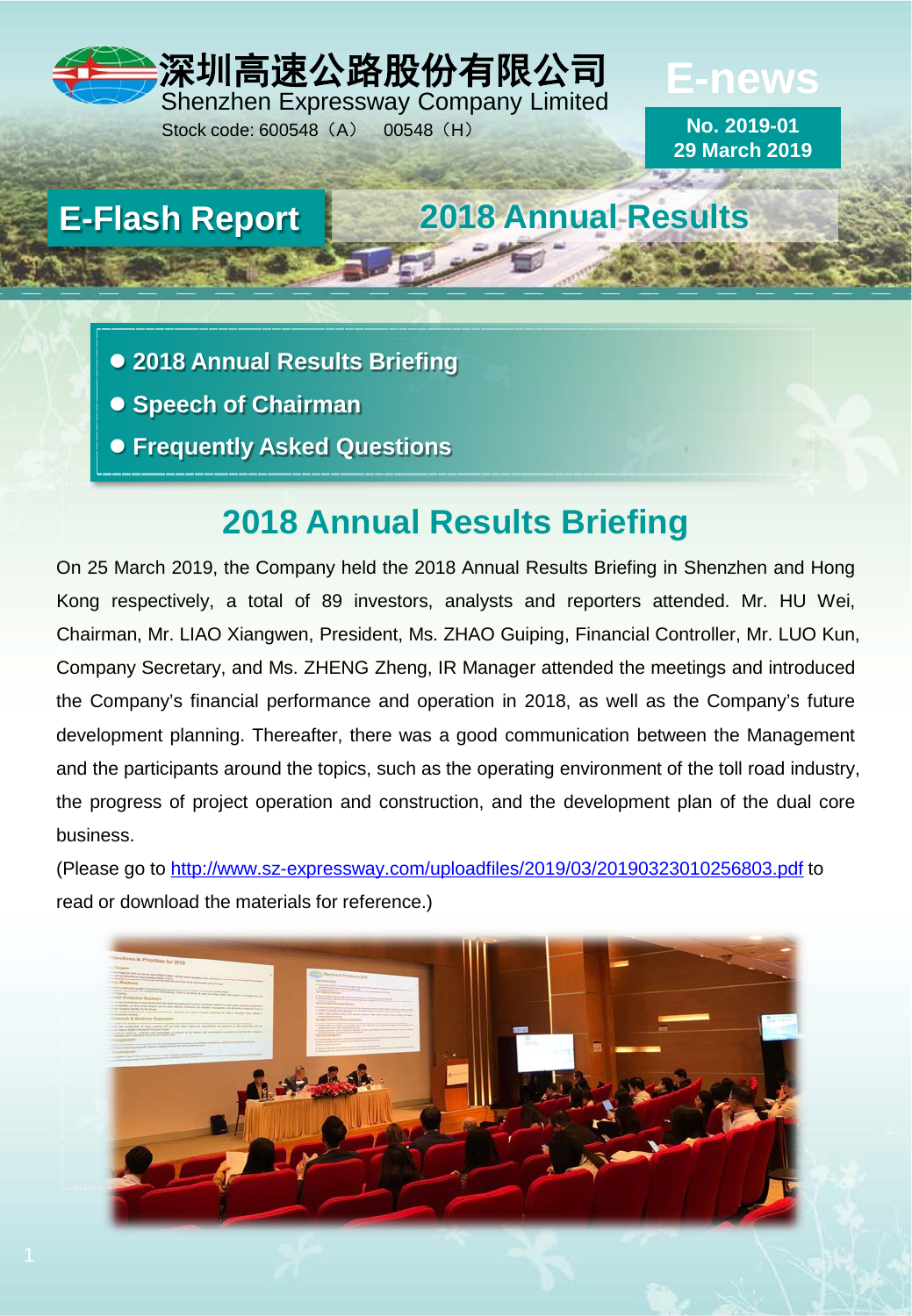# 深圳高速公路股份有限公司 Shenzhen Expressway Company Limited **E-news**

## **Speech of Chairman**

Guests from investment and media sector,

#### Welcome!

I am pleased to announce that Shenzhen Expressway has achieved an excellent results in 2018! The Board recommended payment of a final dividend of RMB0.71 per share in cash for 2018, including a general dividend of RMB0.36 per share and a special dividend of RMB0.35 per share. Even more gratifying is that Shenzhen Expressway has entered a stage of stable and sustainable development after several years of hard work and practice. The Company's toll road assets have been effectively supplemented and



**No. 2019-01**

the mileage of toll road has continued to grow. The concession period the Company's existing toll roads has been extended from an average of 10 years to nearly 20 years. In the future, with the completion of the project, such as the reconstruction and expansion of Jihe Expressway, Coastal Phase II and Shenshan Second Expressway, the concession period of the Company's toll roads will be greatly exceed 20 years. The results of the strategic transformation of Shenzhen Expressway are also obvious to all. By successively acquiring the equity interests of Derun Environment and Water Planning Company, the Company has not only entered the field of general-environmental protection field with high starting point and achieved economic benefits, but also established cooperation with brand companies such as Suez Group in France and Everbright Environment to lay the foundation for the Group's deeper follow-up and focus on the field of environmental protection. The Company's assets structure has been optimized, the distribution of revenues and profits has also been gratifying changes, and these are sustainable in the future.

The market believes that the contradiction between the limitation of expressway assets and the sustainable operation of enterprises has always caused the difficult problems for the market to re-invest in expressway enterprises. The difficulty of reinvestment is one of the important factors of suppressing the valuation of the toll road industry. Through years of hard work and practice, Shenzhen Expressway has broken through the predicament of sustainable development and reinvestment and has built a possibility of the good reinvestment. The Company demonstrates to the market its value orientation consistent with the interests of investors and its lower governance risk. Last year, Guanghua-Rotman Research Center and "New Fortune" launched the selection of the "Best Listed Company" in more than 3,000 A-share listed companies. Shenzhen Expressway has the honour to rank 14<sup>th</sup> in the top 50 list. It is one of the two listed companies selected by Shenzhen State-owned Assets System and the only one listed company in the road industry. The evaluation of the Company by the organizing committee is: Shenzhen Expressway has been deeply cultivating the industrial field for many years. It has a good operating position and a long-term profitability. It has brought good returns to investors through continuous growth. It has experienced various storms and accumulated valuable reputation in the long-term capital market experience. It has formed the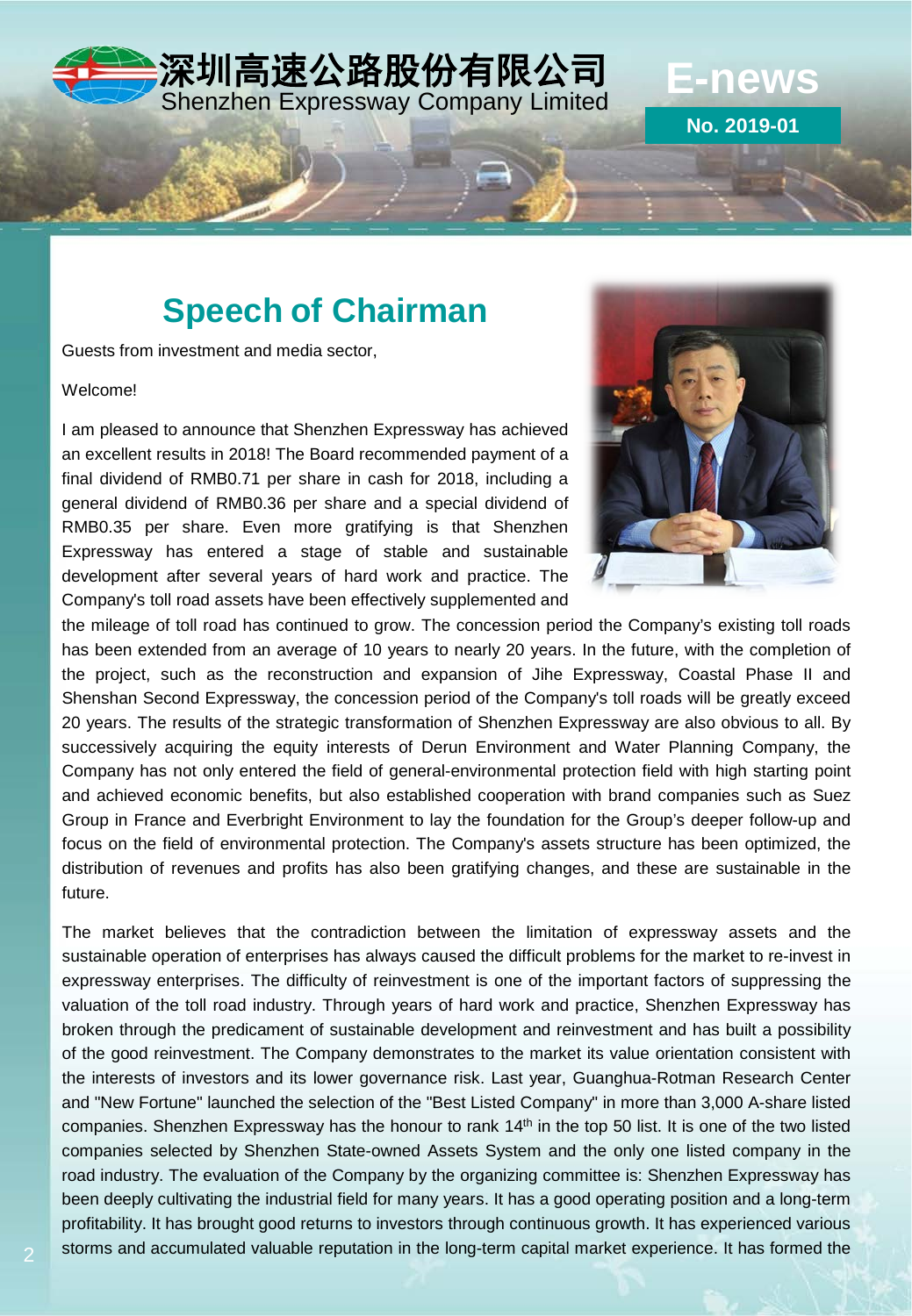

sustainable development, stable growth and excellent cash dividends that the capital market advocates. This award reflects the high recognition that the capital market has long respected the culture of integrity, pursued good corporate governance, focused on the company's high transparency, and strived for objective and sufficient information disclosure. These soft powers are conducive to the company's continued popularity with analysts, institutional investors, and partners, which in turn translates into the company's hard power in the market. Shenzhen Expressway is very grateful for the recognition from investors and the capital market, which is the goal we continue to pursue and achieve.

Shenzhen Expressway will continue along the path of innovation and development, and continue to return to shareholders of the Company. The operating goal of the Company in 2019 is to achieve a total revenue of not less than RMB5.8 billion. We still have the confidence to achieve this goal in the case of a gap in revenue as a result of the buy-back of the Three Project by the government. Thank you for your continued support and attention!

## **Frequently Asked Questions**

#### 1. Why does the Company enter the wind power generation industry? Is that consistent with the Company' strategy? Why did the Company invest in Nanjing Wind Power?

A: The wind power generation industry is classified under the field of environmental protection and new energy, offering energy efficient, environmentally friendly, clean and renewable features, strongly supported by the country. The wind power generation industry mainly covers sub-sectors including the operation and maintenance of wind power equipment and wind farms. In particular, the wind power investment operation and toll road operation share similar business model as they are both operated with concession and have 20 years of stable operation period with robust cash flows. Besides, the management of wind farms is much simpler than expressway operation and the yield rate of wind farm investment also meets the investment return requirement of the Company.

According to the "2015-2019 Development Strategies" which are being executed by the Company, the environmental protection industry is one of the key development directions of new industries determined by Shenzhen Expressway, while the wind power generation industry is the key strategic area of the environmental protection industry. Pursuant to the requirements of the scope of industry of China and the guidance of Shenzhen SASAC, Shenzhen Expressway can regard the wind power industry as the core environmental protection business and invest in enterprises and projects related to such area. The transformation of the Company's wind power business is supported and promoted by Shenzhen SASAC and therefore is in line with the established strategy of the Company.

After the acquisition of certain equity interest of Derun Environment and Water Planning Company in 2017, the Company has officially entered the field of environmental protection. Over the past two years, the Company has never ceased its effort in the study and research on the sub-sectors of the environmental protection industry, exploring a number of projects in various areas. During the course of its study, it discovered that: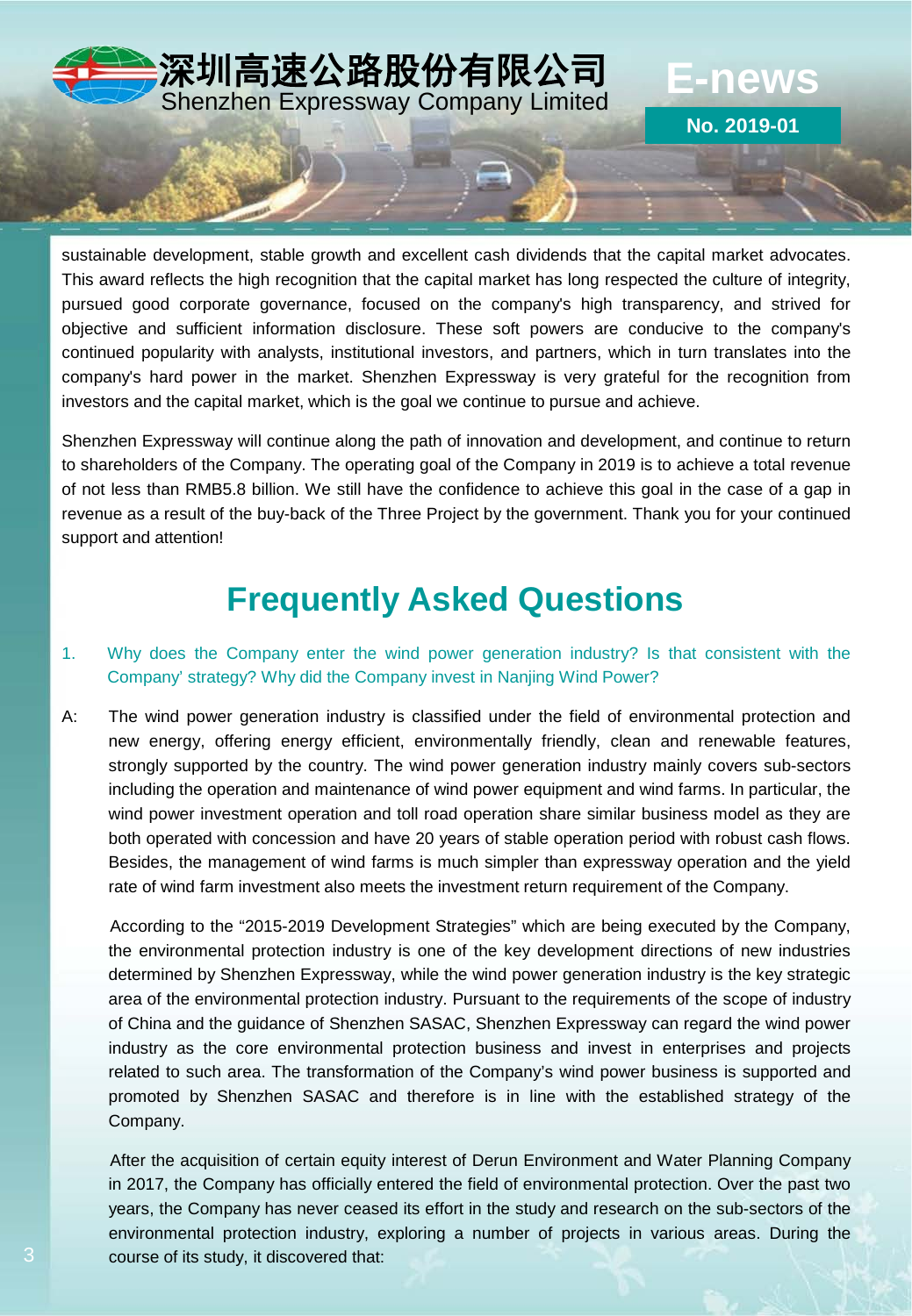

**No. 2019-01**

(1) As a clean energy, wind power is a sub-sector of the Group's environmental protection industry supported by the national policy and with promising prospects in the market. The investment in Nanjing Wind Power is in line with the Company's development strategy and will play an important role in driving the development of the wind farm operation business, which has similar business model as the toll road business.

(2) Nanjing Wind Power is a private high-technology enterprise engaged in power generation with renewable wind power, as well as the provider of wind power generation system solutions for wind farms. It has two core advantages. First, Nanjing Wind Power has a capable team with extensive experience in wind farm development, construction, operation and management. Having previously worked for leading wind power enterprises such as NGC and Envision, the team members boast proven experience and expertise; second, it has obtained independent property rights for its core technology and showed strong technological capability in areas of super-low speed wind turbine, particular site selection and calculation development, therefore it has good market prospects.

(3) Through the acquisition of Nanjing Wind Power, the Company will obtain advantages covering the entire industrial chain such as equipment, technology, operation and maintenance, and wind farm resources, which will lay a foundation for the Group to rapidly enter the wind power generation industry and seek further development. Nanjing Wind Power will help the Company enter the wind power generation industry and pursue development in wind farm operation in the future.

(4) Nanjing Wing Power is not really large in scale and its size matches up with that of Shenzhen Expressway at this stage of development.

(5) The ROE of Nanjing Wind Power was 23.44% in 2017. The average ROE of listed companies engaged in the wind turbine manufacturing industry is 5.81%, while that of listed companies engaged in the wind power operation industry is 7%. Therefore, the acquisition was made at a reasonable price and will produce positive impacts on the overall valuation of the Company in the future.

- 2. What are the Company's development strategy and thoughts on the toll road business and general environmental protection business?
- A: In recent years, the expressway industry has faced many challenges, including limited operation period, rising costs, mounting pressures from the public and other issues. Under the impacts of the traditional investment and financing model, the toll road industry has seen a declining investment yield rate and it's difficult for the industry to guarantee investment returns and identify quality investment projects. The industry has therefore run into a growth bottleneck and turning point. For the Company, what is even worse is that many of its high-quality projects have been repurchased by the government, which has drastically decreased the size of its main business. Hence, it's unavoidable for the Company to make clear of its business growth direction and seek business upgrade and transformation. According to its research on new industry and conclusion on actual operation over recent years, the Company has regarded a "Construction and Operation Service Provider of Urban and Transport Infrastructure" as its core position in transformation. While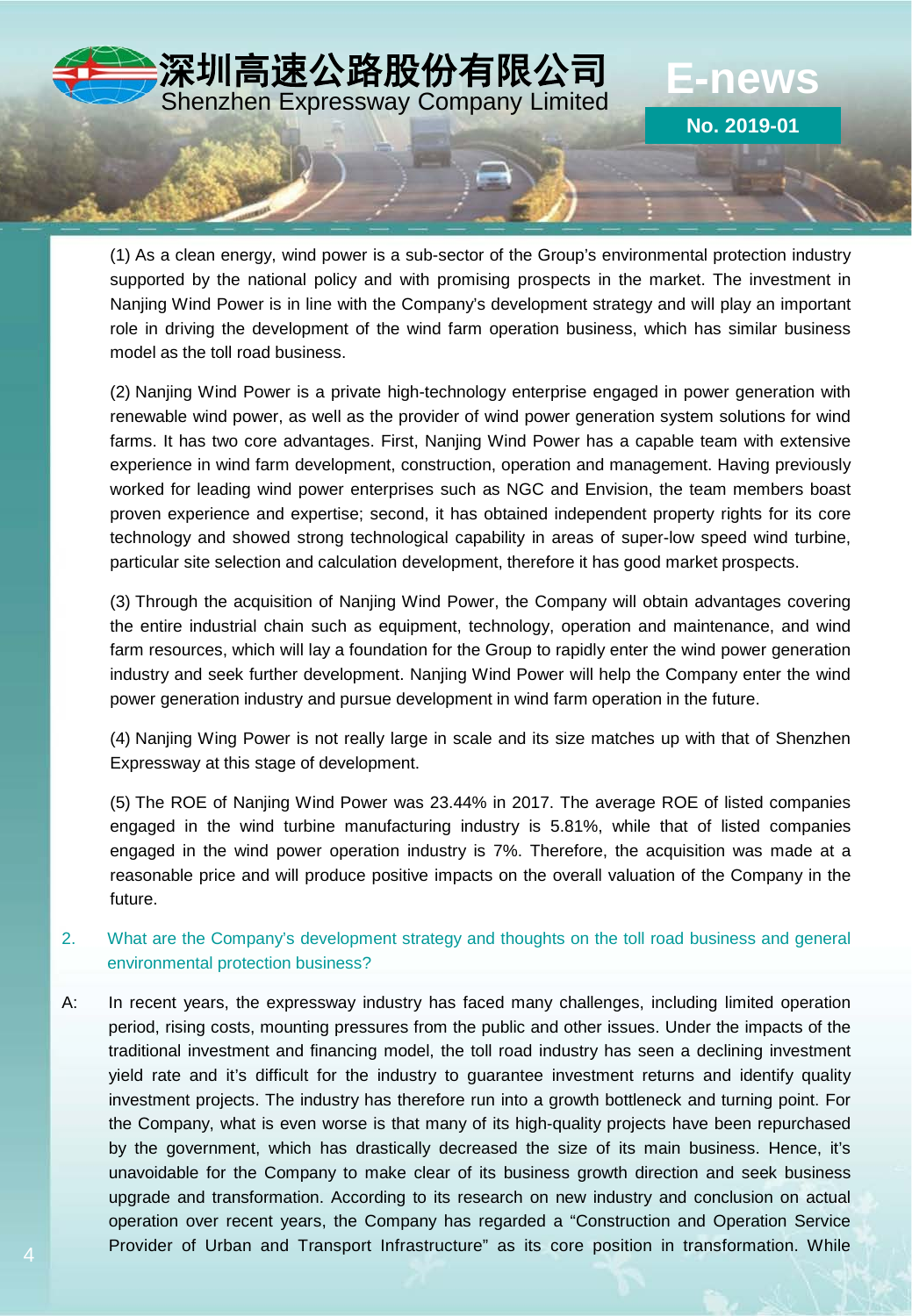

**No. 2019-01**

consolidating the toll road business, it also focuses on expanding its footprints into the general environmental protection, transport infrastructure and industrial chain-related financial service industries. Among these industries, the environmental protection sector dovetails with the Company's resources characteristics and competitive advantages and therefore is the focus of the Company's business transformation and development. The Company will continue to adopt a cautious, prudent yet proactive approach for the development of the toll road business and general environmental protection business. Subjects of mergers and acquisitions should match up with the Company's development scale, financial security and affordability, and industrial and policy environments. In the short to medium term, the asset and revenue of the toll road business will still account for the lion's share of the total asset and revenue of the Company. In the long run, as the scale of the environmental business is similar to that of the toll road business, the former will become the cornerstone for the development of Shenzhen Expressway.

With respect to the expressway business, the Company will actively promote the research and implementation of smart transport to enhance traffic efficiency and ensure stable growth of toll revenue. Leveraging the reconstruction and extension of Outer Ring and Jihe Expressway and other major projects, it will also strive to build quality projects, give full play to professional edges, and maintain consistent construction advantage. By maintaining good cooperation with the government, the Company will orchestrates business and operation models and actively participate in the implementation of the Shenzhen Transport Network Strategy and Shenzhen-Shanwei Cooperation Zone Transport Network Strategy.

For the general environmental protection business, the Company will step up its expansion and establish strategic cooperation with the existing partners and industrial leaders. With the resources from Derun Environment, Shenzhen Water Planning Company, Suez and other partners, it will press ahead with the development of the sewage treatment, solid waste treatment and hazardous waste treatment businesses. Besides, the Nanjing Wind Power project will offer the Company advantages covering the entire industrial chain such as equipment, technology, operation and maintenance, and wind farm resources, laying the groundwork for the Group to rapidly enter the wind power generation industry and seek further development. In the future, focusing on holding projects, the Company will keep a close eye on appropriate sub-sectors to enhance the business scale and capacity and drive its transformation and development.

Shenzhen Expressway will continue to promote innovation and capitalize on the material historical opportunity arising from the transport infrastructure and ecological civilization development of the country to make the expressway and environmental protection businesses stronger and bigger.

#### 3. What is the issuance scale and progress of the Company's A-share convertible bonds?

A: The total amount of A-share convertible bonds to be issued by the Company is not more than RMB2.2 billion (including RMB2.2 billion). On 13 April 2018, the China Securities Regulatory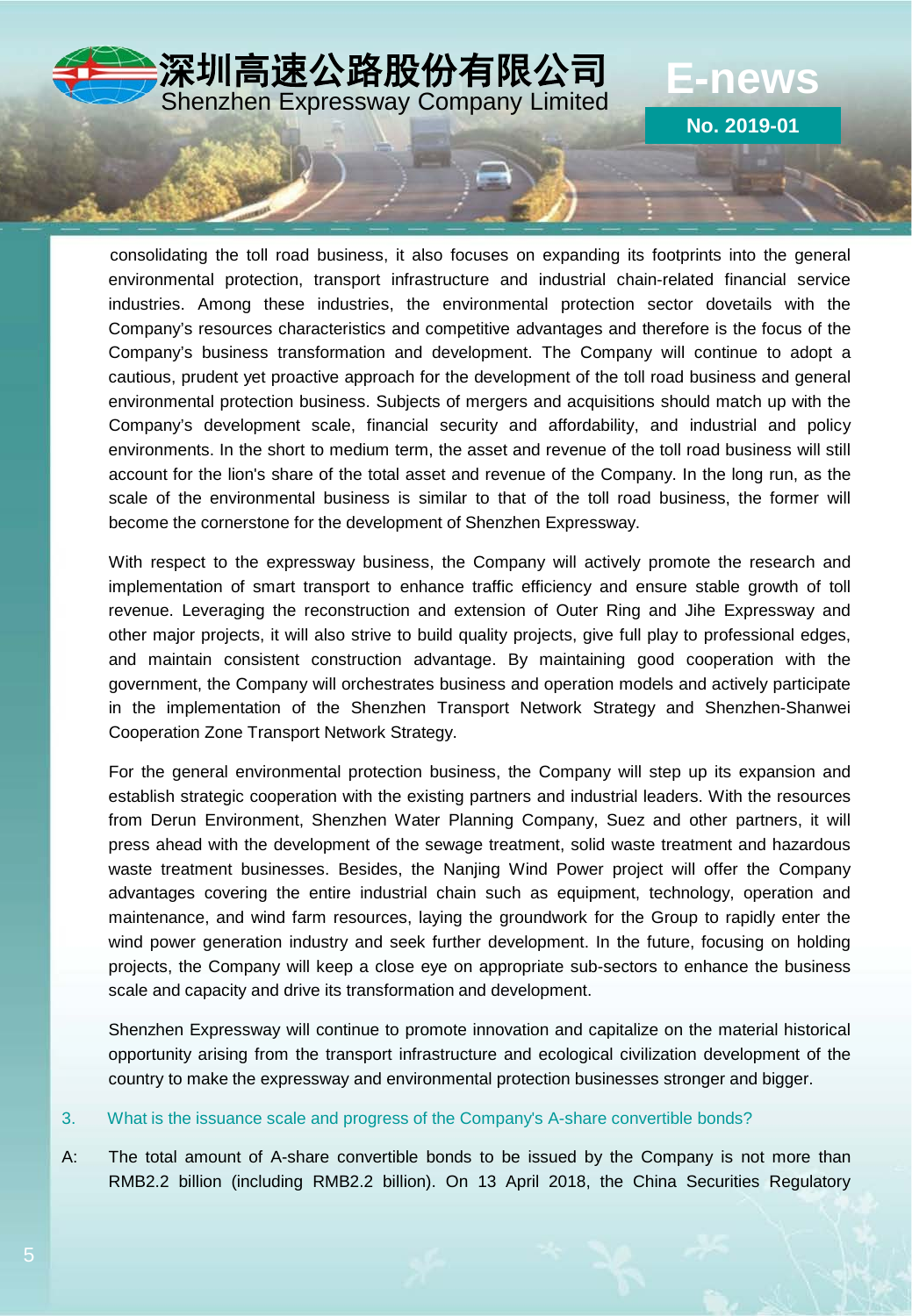

Commission accepted the Company's application for issuing A-share convertible bonds; on 10 August 2018, the Company held the shareholders' general meeting for deliberation of the Proposal on Selfinspection Report and Relevant Commitment Letter of Real Estate Business for the Company's Public Offering of A-share Convertible Corporate Bonds. The Company has submitted the self-inspection report and relevant commitment letter to the China Securities Regulatory Commission, and reconvened the shareholders' general meeting on 4 March 2019 to review and approve the Proposal on Extending the Validity of the Resolution on the Company's Public Offering of A-share Convertible Corporate Bonds and the Validity of the Authorization of the Board of Directors. The approval process has slowed down due to the impact of macro-control policies last year and is currently pending approval for issuance. The Company will seize appropriate opportunity to issue the bonds within 6 months after obtaining the approval.

- 4. What is the progress of the reconstruction and expansion of Jihe Expressway? What is the construction plan and what is the expected impact on traffic flow during the construction period?
- A: The current traffic volume of Jihe Expressway is saturated. In order to ensure road safety, improve traffic efficiency, enhance project profitability, and form a perfect road network effect with the Outer Ring Expressway and the Shenzhen-Zhongshan Bridge, the Company plans to reconstruct and expand the Jihe Express. The Company has strengthened the coordination with the Shenzhen Municipal Government, and is currently carrying out the preparatory work for the project, including the feasibility plan and preliminary design, striving to commence construction at the end of 2020. The project's construction period is about four years, which is expected to be open to traffic in 2024 together with the Shenzhen-Zhongshan Bridge currently under construction. According to the current plan, the reconstruction and expansion of Jihe Expressway will be carried out according to the twoway eight-lane, three-dimensional and double-layer structure. The Company is discussing with the relevant departments of the Shenzhen government, and will draw up investment and financing programs in line with the Company's project IRR with reference to the PPP model of the Outer Ring Project and in accordance with the principle of marketization. The Company will apply for an extension of the toll charging period in accordance with the principle of reasonable return.

The construction of the reconstruction and expansion project of Jihe Expressway will not be fully enclosed, which will not have much impact on traffic flow and toll revenue. The Company will rationally arrange the construction plans and traffic organization plans, and improve construction efficiency and safety management efficiency to minimize the impact on traffic flow. In addition, the Company will also reasonably arrange construction progress and coordinate with the timing of opening for the traffic of the Outer Ring Expressway to divert the current traffic flow to the Outer Ring Expressway, so that the overall traffic flow of the east-west passage will not be affected.

#### 5. What are the Company's business objectives in 2019 and the growth of toll revenue?

6

A: Based on the reasonable analysis and expectation on our operating environment and operating conditions, the Group has set a total revenue target for 2019 of not less than RMB5,809 million, with the total of operating costs, management expenses and selling expenses (excluding depreciation and amortization) of approximately RMB2,236 million. In 2019, it is expected that the average borrowing scale and the financial cost of the Group will increase on a YOY basis.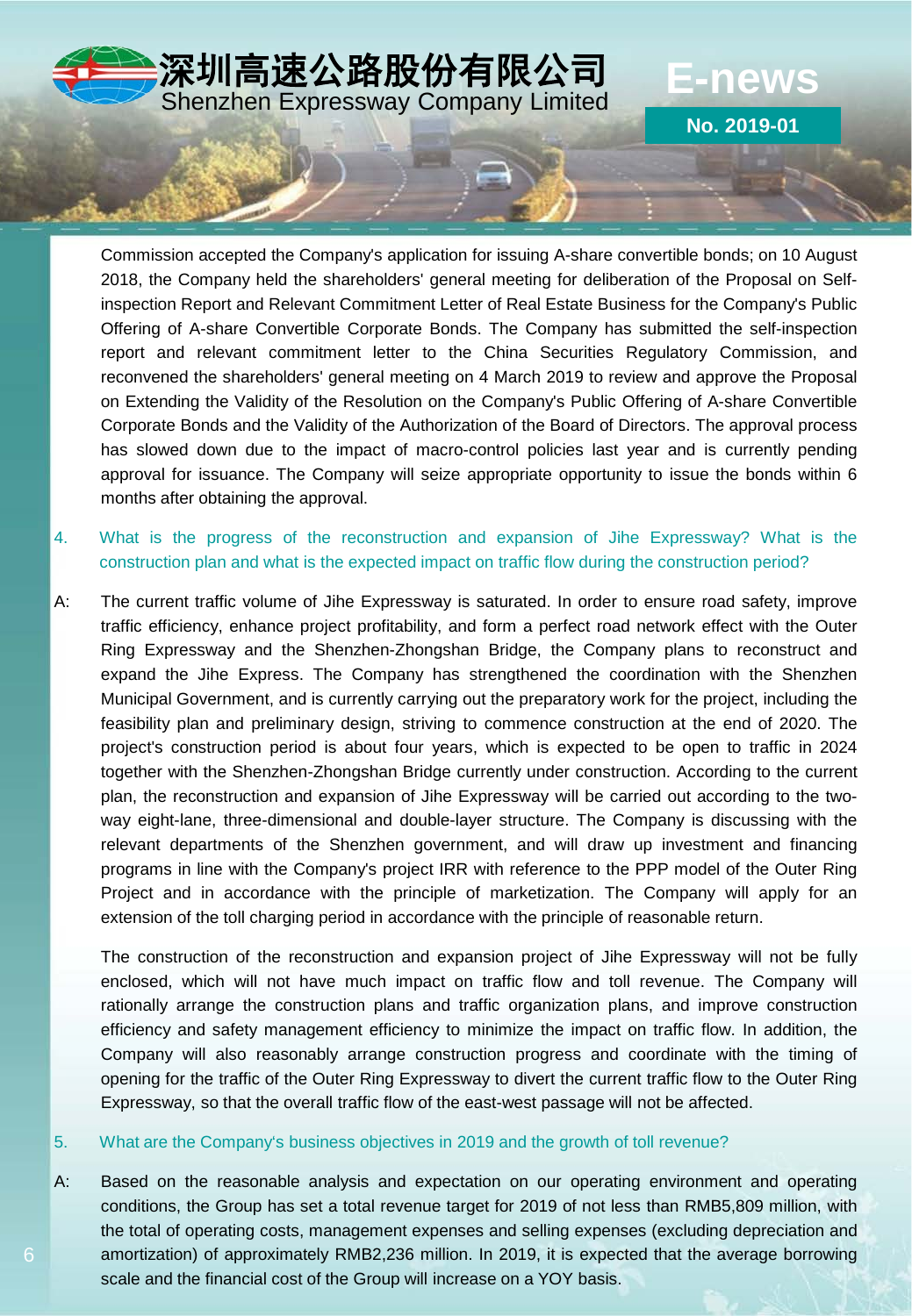

**No. 2019-01**

As Nanguang Expressway, Yanpai Expressway and Yanba Expressway (the "Three Projects") were repurchased by the government, the Group's toll revenue from the Three Projects will be reduced by more than RMB700 million in 2019; for the tollway projects with long service years, such as the Jihe Expressway, Meiguan Expressway and Qinglian Expressway, the natural growth rate will slow down in the future, and it is expected that the toll revenue will maintain single-digit growth; projects with short service years such as the Coastal Project are expected to maintain double-digit growth due to the rapid growth rate and the continuous improvement of the surrounding road network.

In addition, the Outer Ring Project is scheduled to be completed in 2020, which will contribute to the Company's toll revenue in the future. According to the Company's business development plan, Jihe Expressway will be expanded. The reconstruction and expansion will not only extend the concession, but also greatly enhance the capacity and promote the growth of traffic flow; the Company will also acquire mature and high-quality tollway projects that are, in principle, located along the national main trunk lines with synergistic effects with existing projects, and an IRR of not less than 8%. Shenzhen Expressway has formed the capacity and foundation for sustainable development in tollway business.

#### 6. What is the return on investment of Derun Environment in 2018?

A: In 2018, Derun Environment contributed investment income of about RMB160 million, lower than that of the previous year, mainly due to the fact that in 2018, Chongqing Water, in which Derun Environment holds 50% shares, set aside an impairment of about RMB300 million in 2018, resulting in a decrease in the return on investment of Derun Environment. After deducting the one-off impact, the operating performance of Derun Environment was in line with the Company's expectation.

#### 7. What is the progress of the Company's land development project and development strategy?

A: At present, the Company has two land development projects: Guilong Project and Meilin Checkpoint Renewal Project.

Since 2012, the Group has auctioned a total of 2,890 mu of land for the project in Longli, including 2,655 mu for the Guilong Project and 235 mu for the Duohua Bridge Project. About 800 mu of land in the Guilong Project has been sold and transferred, and the funds recovered totalled about RMB330 million. A transfer agreement has been signed for another 810 mu of land, and it is expected that the transfer will be completed in 2019 and the revenue will be recognized. About 1,045 mu of land in the Guilong Project is independently developed by the Group. The development of 300 mu in Phase I has been completed, and about 316 villas have been basically delivered, with a recognized revenue of RMB679 million; Phase II occupies an area of 389 mu, and 238 villas were released during Stage I. Among them, 237 villas have been sold and payments have been collected by the end of 2018, which were delivered at the end of 2018; Stage II of Phase II of the project was mainly for commercial supporting properties, in which 71 commercial properties were planned to be released. During the reporting period, 39 commercial properties have been sold and payments have been collected, which are expected to be completed and delivered in the first half of 2019; Phase III covers approximately 229 mu, and 271 villas are planned to be released in the first stage the project, which were open for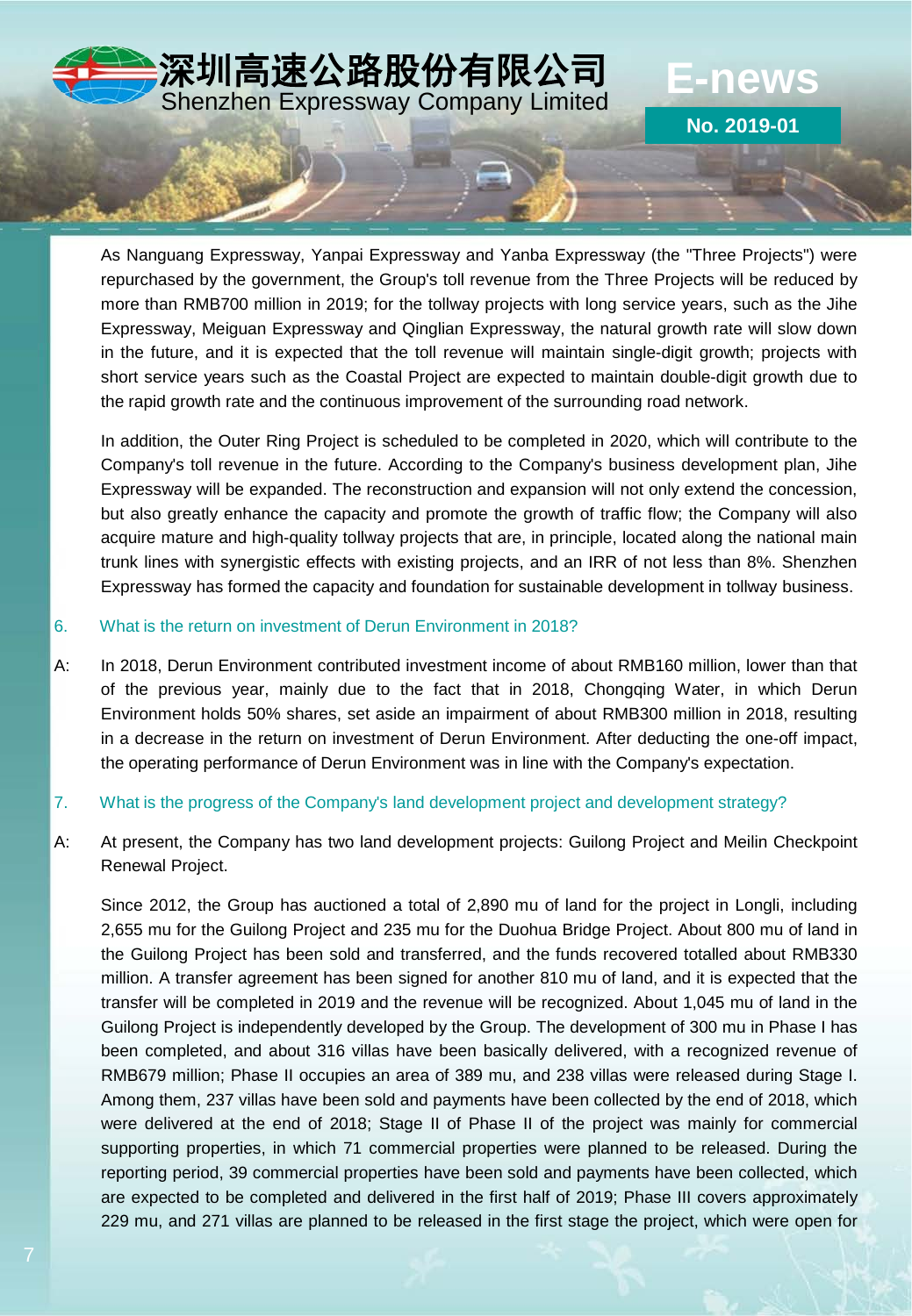

sale in July 2018. Among them, 105 villas were sold at the end of 2018 with collected payment, and are expected to be completed and delivered by the end of 2020. It is expected that the subsequent selling price will increase year on year, the cost will decline, and the gross margin will further increase. In the future, depending on the overall market situation and development opportunities, the Company will timely realize the market value of the land held by means of market transfer, cooperation or independent development.

**No. 2019-01**

The Meilin Checkpoint Renewal Project is divided into three phases including "Hefengxuan, Heyaxuan and Hesongxuan" for development, which will constitute a complex of approximately 486,400 square meters, covering residential, office, apartment and commercial buildings. Phase I "Hefengxuan" covers a land area of about 117,000 square meters, including 75,000 square meters of saleable houses, which were officially open for sale on December 15. The current selling rate is close to 50%. The project site is in a superior location. The land development projects that the Company is currently involved in are all related to tollway. Participating in these projects is conducive to realizing the value of the Company's existing resources.

#### 8. What is the impact of capital injection into Coastal Company on the Company?

A: According to the actual situation of Coastal Company, the Company will inject capital into Coastal Company in one or several transactions in cash, with the total amount of capital injection of not more than RMB4.1 billion, which will be used to improve the financial status of Coastal Company, enhance its financial strength and improve Its credit standing. The capital injection into Coastal Company will ultimately reduce the Group's consolidated financial costs and enhance the Group's overall profitability, which is in line with the overall interests of the Company and its shareholders. Coastal Company is a wholly-owned subsidiary of the Company before and after the capital injection, and the its registered capital remains unchanged.

### 9. What is the impact of the planning of the Guangdong-Hong Kong-Macao Greater Bay Area on the Company?

A: 2019 is the first year of the construction of the Guangdong-Hong Kong-Macao Greater Bay Area, and the interconnectivity of infrastructure is the primary task of construction of the Area. The development plan of the Guangdong-Hong Kong-Macao Greater Bay Area is conducive to promoting the construction of a multi-level integrated public transportation network in the Greater Bay Area; the requirements for efficiency improvement will gradually deepen the research and implementation of intelligent transportation; it is foreseeable that in the future, whether it is at the national or provincial level, the transportation investment in the Greater Bay Area will not be a small amount, which, in the long run, will be a long-term favorable policy for the expressway industry.

Based on the transportation construction, the Company will participate in the construction of the Guangdong-Hong Kong-Macao Greater Bay Area, build a large-scale traffic pattern with interconnectivity that comprehensively connects the metropolitan areas in the Guangdong-Hong Kong-Macao Greater Bay Area, and actively participate in innovative major projects such as underground pipe corridors. In addition, the promotion and implementation of the planning of the